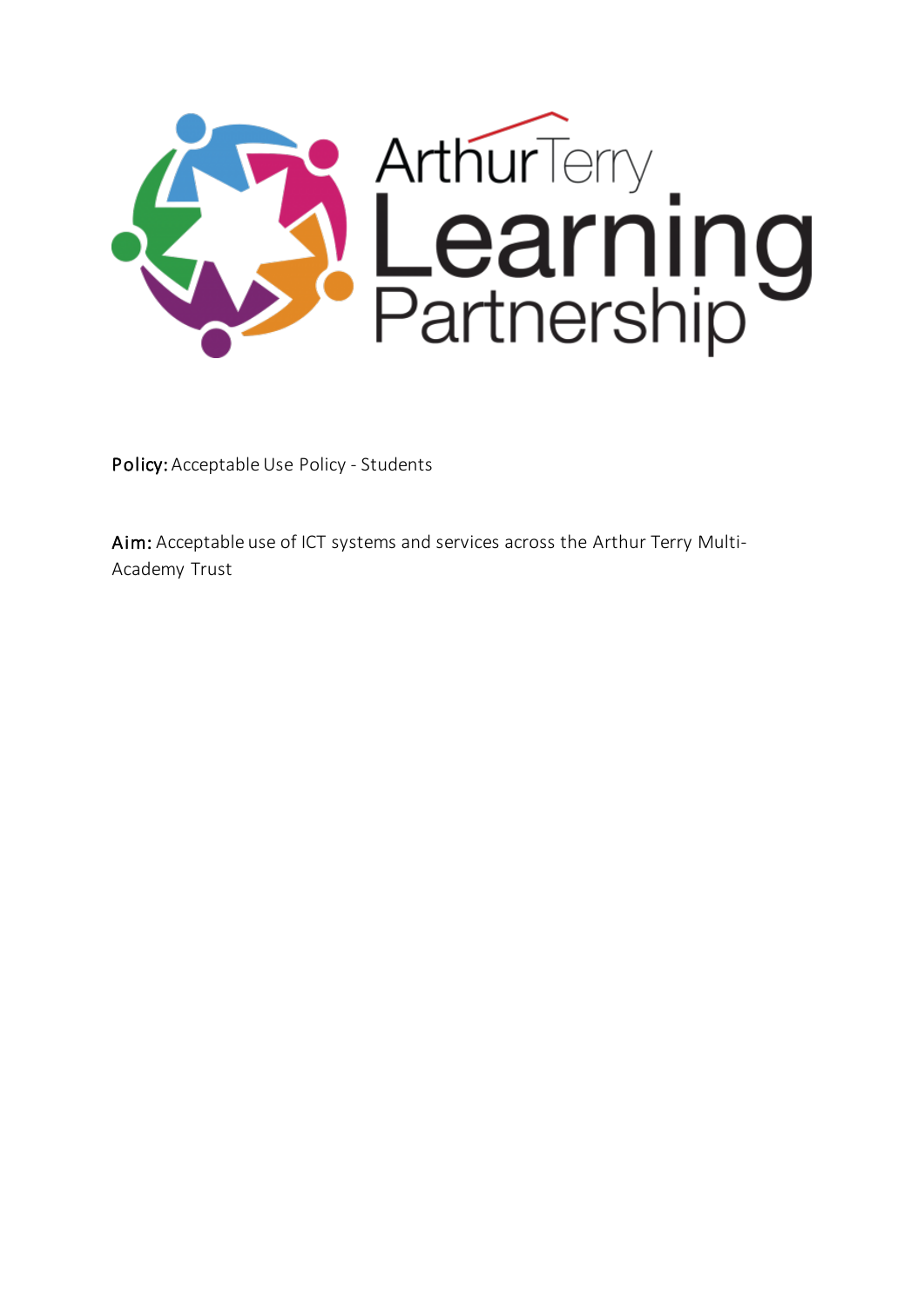

## Document Control

| Author/Contact:         | ATLP IT Strategy Group /<br>michelle.doughty@atlp.org.uk<br>claire.cheswick@atlp.org.uk                         |                |
|-------------------------|-----------------------------------------------------------------------------------------------------------------|----------------|
| <b>Document Name:</b>   | Acceptable use of ICT systems and services<br>across the Arthur Terry Multi-Academy Trust by<br><b>Students</b> |                |
| Version                 | 0.1                                                                                                             |                |
| <b>Status</b>           | Final                                                                                                           |                |
| <b>Publication Date</b> | February 2020                                                                                                   |                |
| <b>Related Policies</b> | <b>GDPR Data Protection Policy</b>                                                                              |                |
| <b>Review Date</b>      | <b>July 2022</b>                                                                                                |                |
| Approved By             | <b>Trust Board</b>                                                                                              | Date: 3/2/2020 |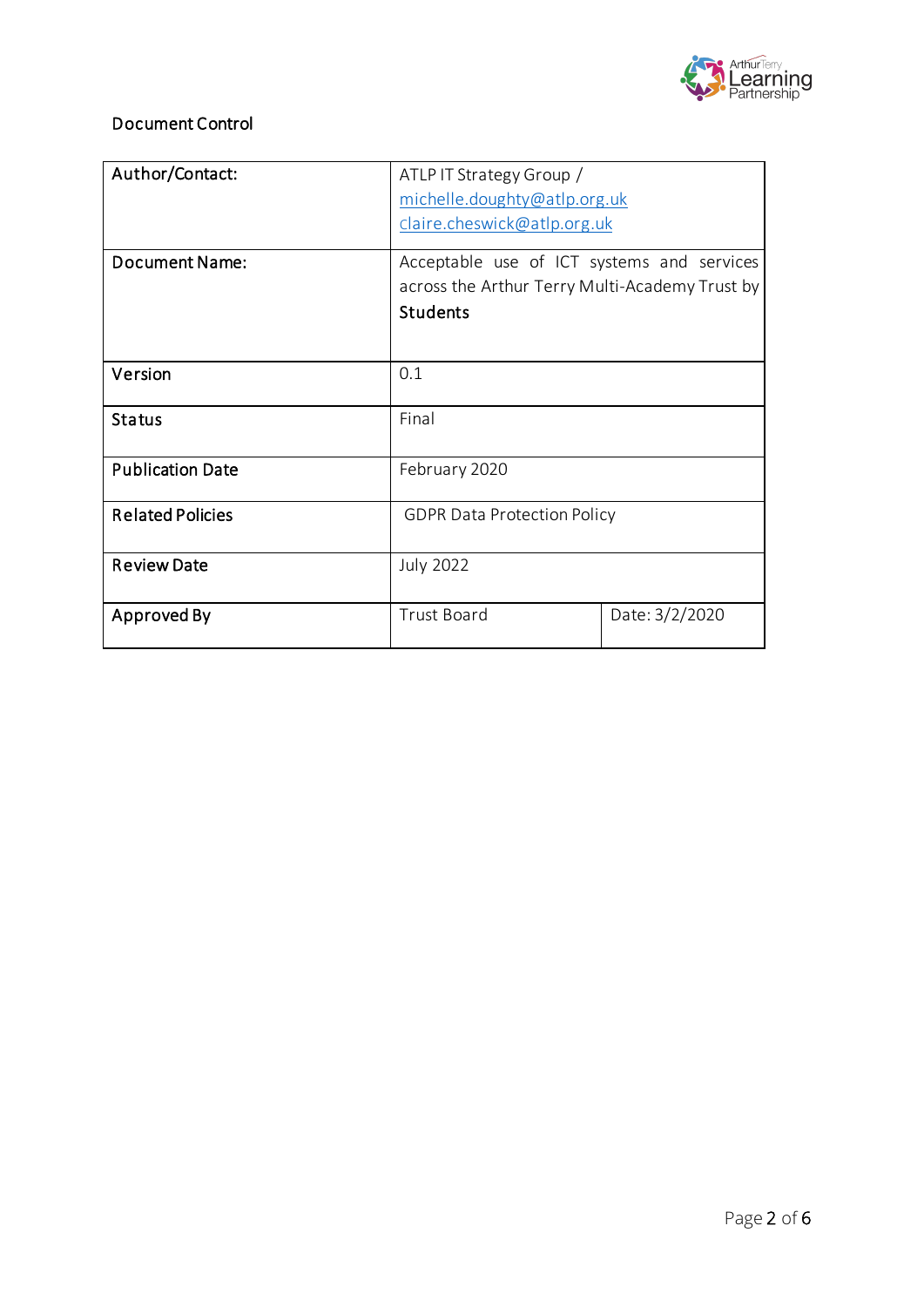

## ATLP Policy

The internet and ICT systems at the Trust provide a powerful and valuable teaching tool and are integral parts of both staff and students' lives in and out of school.

Powerful ICT tools bring opportunities to have a hugely positive effect on teaching and learning inside the Trust and should be available to all users at all times.

This Acceptable Use Policy is intended to ensure:

- That ATLP students will be responsible users and stay safe while using the internet and other communications technologies for educational, personal and recreational use.
- That academy systems and users are protected from accidental or deliberate misuse that could put the security of the systems and users at risk.
- That users are protected from potential risk in their use of the technology available

The Trust will endeavour to ensure that ATLP students have good access to digital technology to enhance their learning opportunities and that all systems will be kept up to date and protected against viruses and 3<sup>rd</sup> party threats.

The Trust will, in return, expect studentsto agree to be responsible users.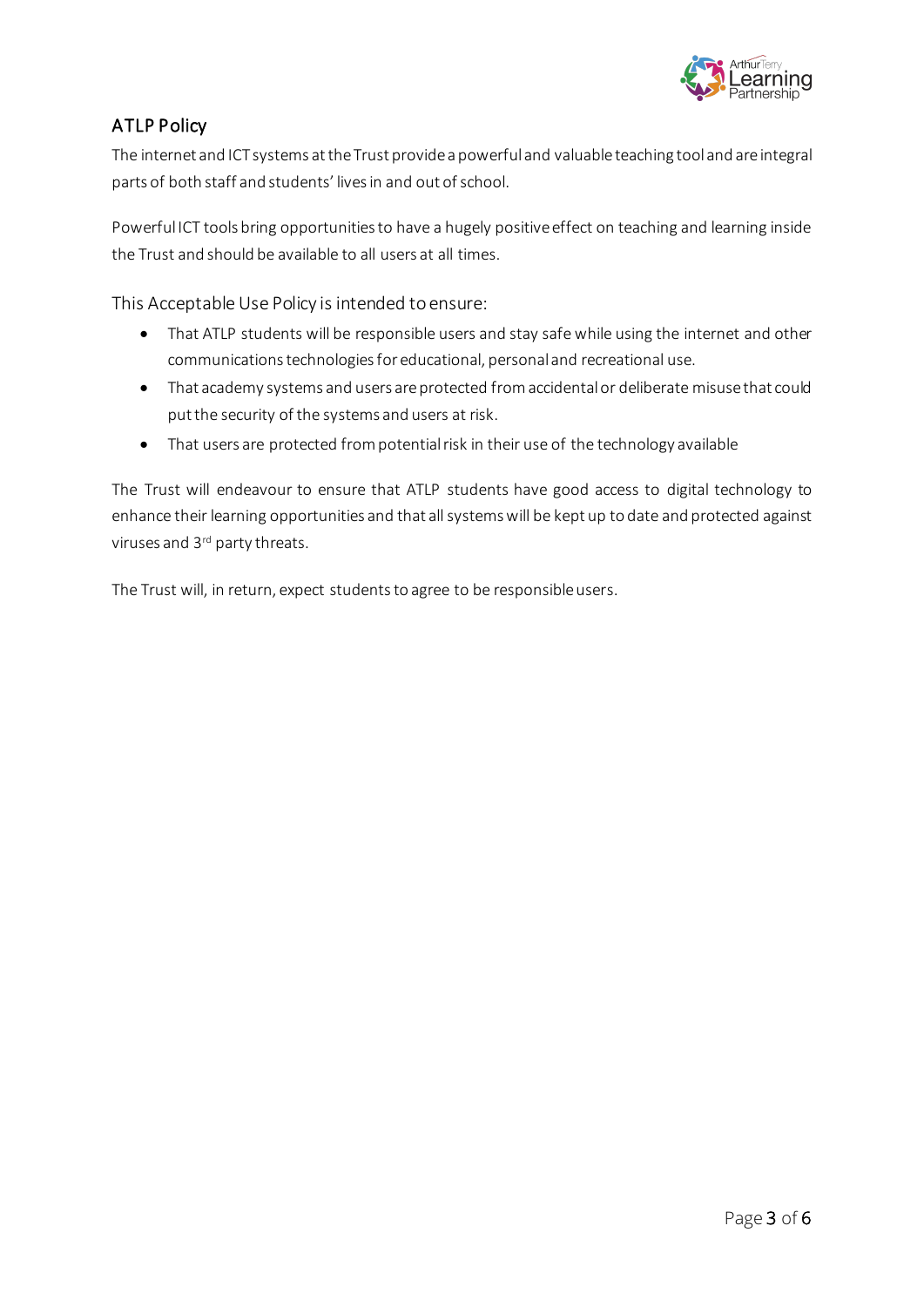

## Acceptable Use Policy Agreement

I understand that I must use school systems in a responsible way, to ensure that there is no risk to my safety or to the safety and security of the systems and other users. I recognise the value of the use of digital technology for enhancing learning.

For my professional and personal safety:

- I understand and acceptthat the Trust will fully monitor my use of the school digital technology and communications systems.
- I understand that if my activity causes any concerns, safeguarding software installed across the Trust may automatically alert appropriate safeguarding specialists who may choose to investigate depending on the content of the alert.
- I understand that the rules set out in this agreement also apply to use of ATLP provided ICT technologies (e.g. laptops, email, ATLP data etc.) out of school, and to the transfer of personal data (digital or paper based) out of school
- I understand that the school digital technology systems are primarily intended for educational use and that I will only use the systems for personal or recreational use within the policies and rules set down by the Trust.
- I will not disclose my username or password to anyone else, nor will I try to use any other person's username and password. I understand that I should not write down or store a password where it is possible that someone may access it. I will ensure that my password for any ATLP system is not the same as any other password I use for any other system outside of ATLP. I understand my password will automatically expire and I must reset it to a different password according to Trust ICT policies.
- I will always lock or sign out of any device I am not actively using or will be leaving unattended.
- I will immediately report any illegal, inappropriate or harmful material or incident I become aware of, to my Tutor, a member of staff or appropriate safeguarding lead.
- I understand that if I leave the ATLP, all my digital accounts will be suspended and my data deleted at the Trust's discretion.

I will be professional in my communications and actions when using ATLP ICT systems:

- I will not access, copy, remove or otherwise alter any other user's files, without their express permission.
- I will communicate with others in a professional manner, I will not use aggressive or inappropriate language and I appreciate that others may have different opinions.
- I will ensure that when I take and/or publish images of others I will do so with their permission and in accordance with the TrustsGDPR policy guidance on consent for digital/video images. I will not use my personal equipment to record these images, unless I have permission to do so.
- I will only use social networking sites in school in accordance with the school's policies.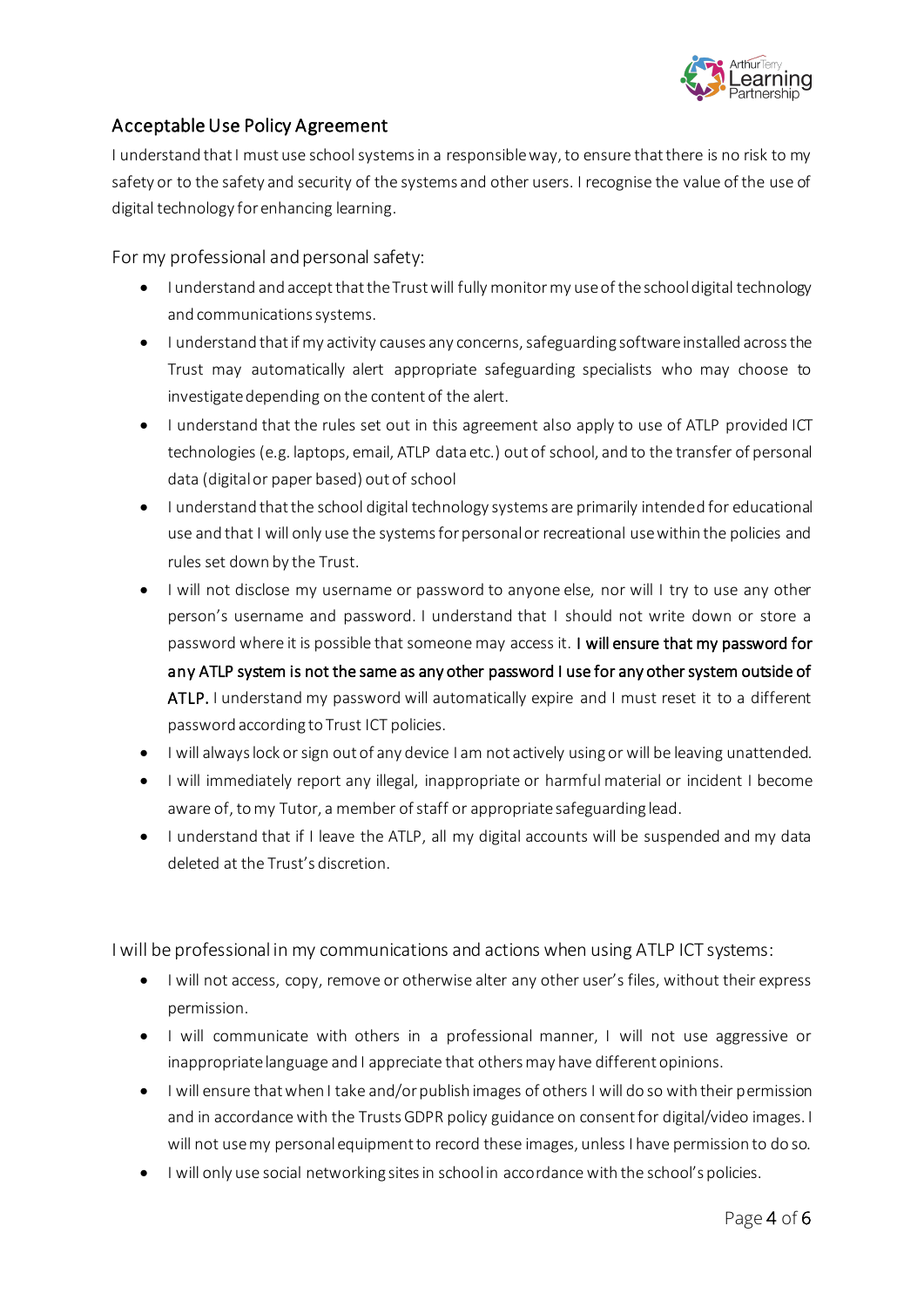

- I will only communicate with staff using official school systems. Any such communication will be professional in tone and manner.
- I will not engage in any on-line activity that may compromise my studentresponsibilities. I will not engage in any on-line activity that may compromise my personal responsibilities.

The ATLP Trust have a responsibility to provide safe and secure access to technologies and ensure the smooth running of the Academies:

- When I use my personal digital device (e.g. personal laptop/tablets) in school, I will follow the rules set out in this agreement, in the same way as if I was using ATLP equipment. I will also follow any additional rules set by the Trust about such use. I will ensure that any such devices are protected by up to date anti-virus software and are free from viruses.
- I will not use personal email addresses for school/Trustlearning. This could include, but is not limited to, linking my school email account to any external public boards, internet chat rooms or discussion forums that are not related or appropriate to the schools activities or public image.
- I will not open any hyperlinks in emails or any attachments to emails, unless the source is known and trusted, or if I have any concerns about the validity of the email (due to the risk of the attachment containing viruses or other harmful programmes) I will contact the ICT Support team for advice
- I will ensure that I place my data in my approved areas (my Home Directory/OneDrive area) or a shared area if appropriate and I have been given access. If I house data anywhere else other than these approved locations I understand that the ATLP ICT service will not back it up and I will take responsibility for backing up any such data. I will not house any personal data on any ATLP system.
- I will not try to upload, download or access any materials which are illegal (any data covered by the Obscene Publications Act) or inappropriate or may cause harm or distress to others. I will not try to use any programmes or software that might allow me to bypass the filtering/security systems in place to prevent access to such materials.
- I will not install or attempt to install programmes of any type on a machine, or store programmes on a computer, nor will I try to alter computer settings.
- I will not disable or cause any damage to school/academy equipment, or any equipment belonging to others.
- I will only transport, hold, disclose or share personal information about myself or others, as outlined in the ATLP GDPR Data Protection Policy. Where digital personal data is transferred outside the secure local network, you must take the necessary steps to ensure that the data is shared securely by either encrypting, password protecting or the use of office365. Paper based Protected and restricted data must be held in lockable storage.